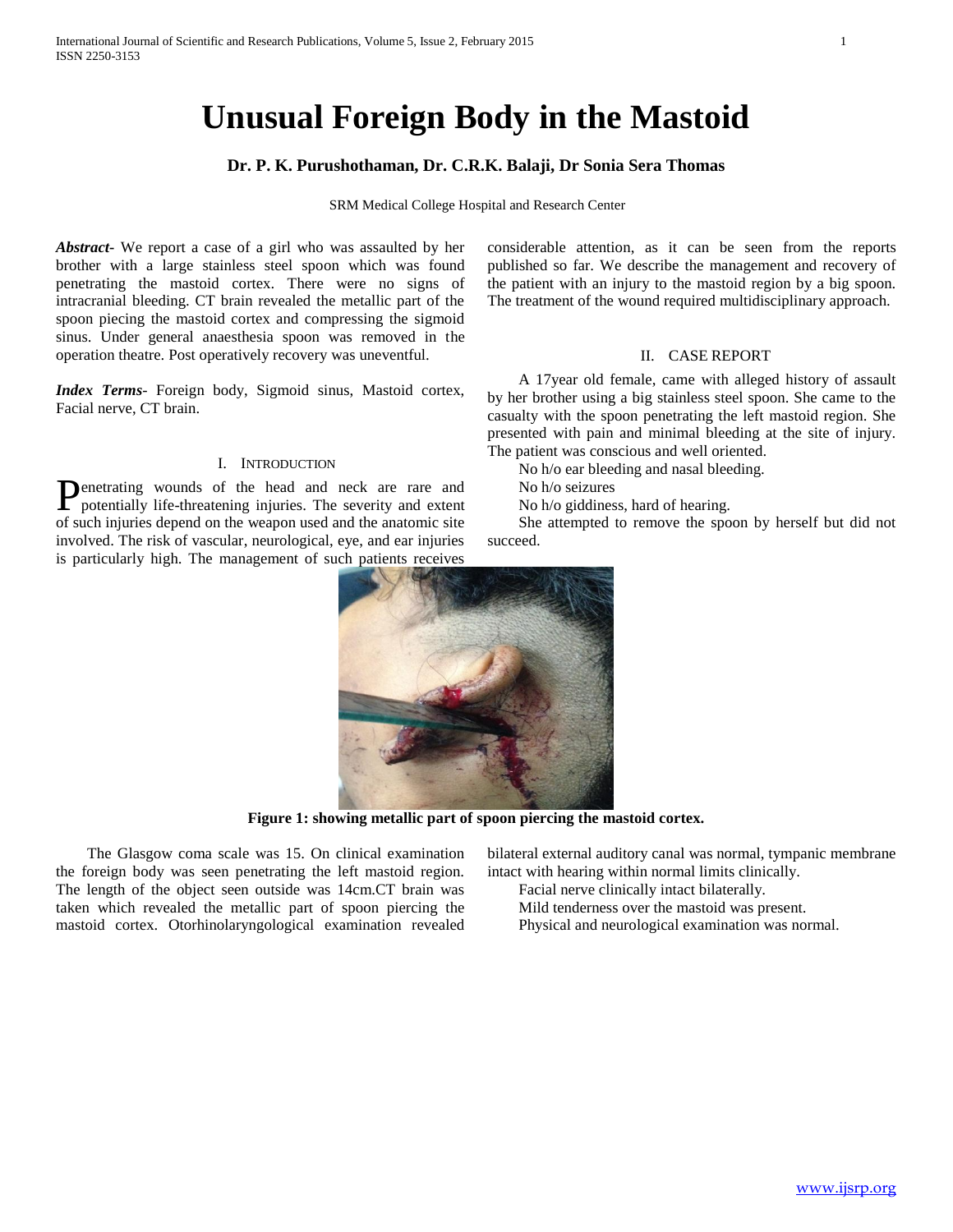

**Figure 2: CT brain showing metallic part of the spoon piercing the mastoid cortex.**

 The patient was taken up as emergency in operation theatre. Under general anaesthesia, post auricular incision was made and subcutaneous tissue elevated. Mastoid cortex identified after elevating the periosteum. Foreign body was seen firmly penetrated and fixed to the mastoid cortex. Drilling was started around the foreign body and was found penetrating the sinus plate compressing the sigmoid sinus. After complete drilling over the mastoid and the foreign body, it was removed in toto. Gel foam and surgicel placed. Haemostasis secured and wound closed in layers.Post-operative recovery was uneventful. Facial nerve was intact post operatively. The length penetrating inside was 1.75cm and penetrated part was found to be blunt. CT brain taken post operatively showed subcutaneous air pockets with fracture of mastoid part of the left temporal bone. Audiometry done showed hearing within normal limits.

### III. DISCUSSION

 The interest in reporting the case was the style of trauma and part of the spoon which was penetrating the mastoid cortex was blunt. The force was so tremendous to pierce the mastoid cortex and compressing the sigmoid sinus. The foreign body which was radio opaque was easily visible in CT brain. Craniofacial stab injuries are termed as Jael's syndrome. It is defined as deliberately inflicted penetrating injuries of the maxillofacial region. Stab wounds to the mastoid region are an unusual variant<sup>1</sup>. Reviewing various literatures, a similar case of blunt injury of the mastoid region without any other associated vascular or endocranial injuries had been reported.

GURTU et al<sup>2</sup> (1997) reported a case of unusual foreign body piercing mastoid process (metallic end of refill of dot pen). The pointed end of the refill pierced through and through the pinna and entered in to the mastoid process. An incision around 3mm was made around the point of entry of foreign body. Burr was used to drill the bone around the foreign body and the same was removed. Col Lt H Vijayanand<sup>3</sup> reported a case of foreign body mastoid with discharging post aural sinus. Cortical mastoidectomy was done and foreign body was removed in toto. Post operatively the patient developed clinical features of sigmoid sinus thrombosis. High dose antibiotics was given and was treated conservatively. The patient had an uneventful recovery.

Hadeishi H et al<sup>4</sup> (1955) reported a study (mastoid canal and migrated bone wax) in which they have concluded that intrasurgical application of a large quantity of bone wax to control venous bleeding from the mastoid emissary veins carries a risk of migration of bone wax in to sigmoid sinus. Cholesterol granuloma coincidence with a large and high jugular bulb has been reported by Kasemsuwan<sup>5</sup> (1993).

 The vital anatomical relations of the mastoid air cells are middle fossa meninges superiorly, labyrinth medially, facial nerve anteriorly and sigmoid sinus posteriorly. Possible complications include meningitis, sigmoid sinus thrombosis, mastoiditis, facial nerve palsy and labyrinthitis. However due to immediate intervention and postoperative care our patient had no complications.

#### **REFERENCES**

- [1] Ivo Gluncic, ZeljkaRoje. Unusual stab injury of temporal region. Croat Med J 2001; 42:579-582
- [2] Gurtu JN,Jha BK. An unusual case of foreign body in the mastoid process. Ind J Otolaryngol Head and Neck Surgery. 1997;49:160-1.
- [3] Col Lt H Vijayanand, Lt Col S Chaudhury. Foreign body mastoid. MJAFI 2000;56:349-350
- [4] Hadeishi H; Yasui –N; Suzuki-A. Mastoid canal and migrated bone wax in the sigmoid sinus. Neurosurgery1955; June 1220-3.
- [5] Kasemsuwan L, Jenjitraut J, Congsusuek P. Cholesterol granuloma coincidence with a large and high jugular bulb- report of a case. J Med Assoc Thai.1993 May; 76(5): 296-302.

#### **AUTHORS**

**First Author** – Dr P K Purushothaman, MS, Professor, Department Of ENT, SRM Medical College Hospital and Research Centre, entpurush@gmail.com. **Second Author** – Dr C R K Balaji MS, Assistant Professor, Department Of ENT, SRM Medical College Hospital and Research Centre, crk\_balaji@yahoo.co.in. **Third Author** – Dr Sonia Sera Thomas, Final Year Post

Graduate, Department Of ENT, SRM Medical College Hospital and Research Centre, soniaserathomas@gmail.com.

**Correspondence Author** – Dr P K Purushothaman, MS, Professor, Department Of ENT, SRM Medical College Hospital and Research Centre, entpurush@gmail.com. Ph: 9840723243.